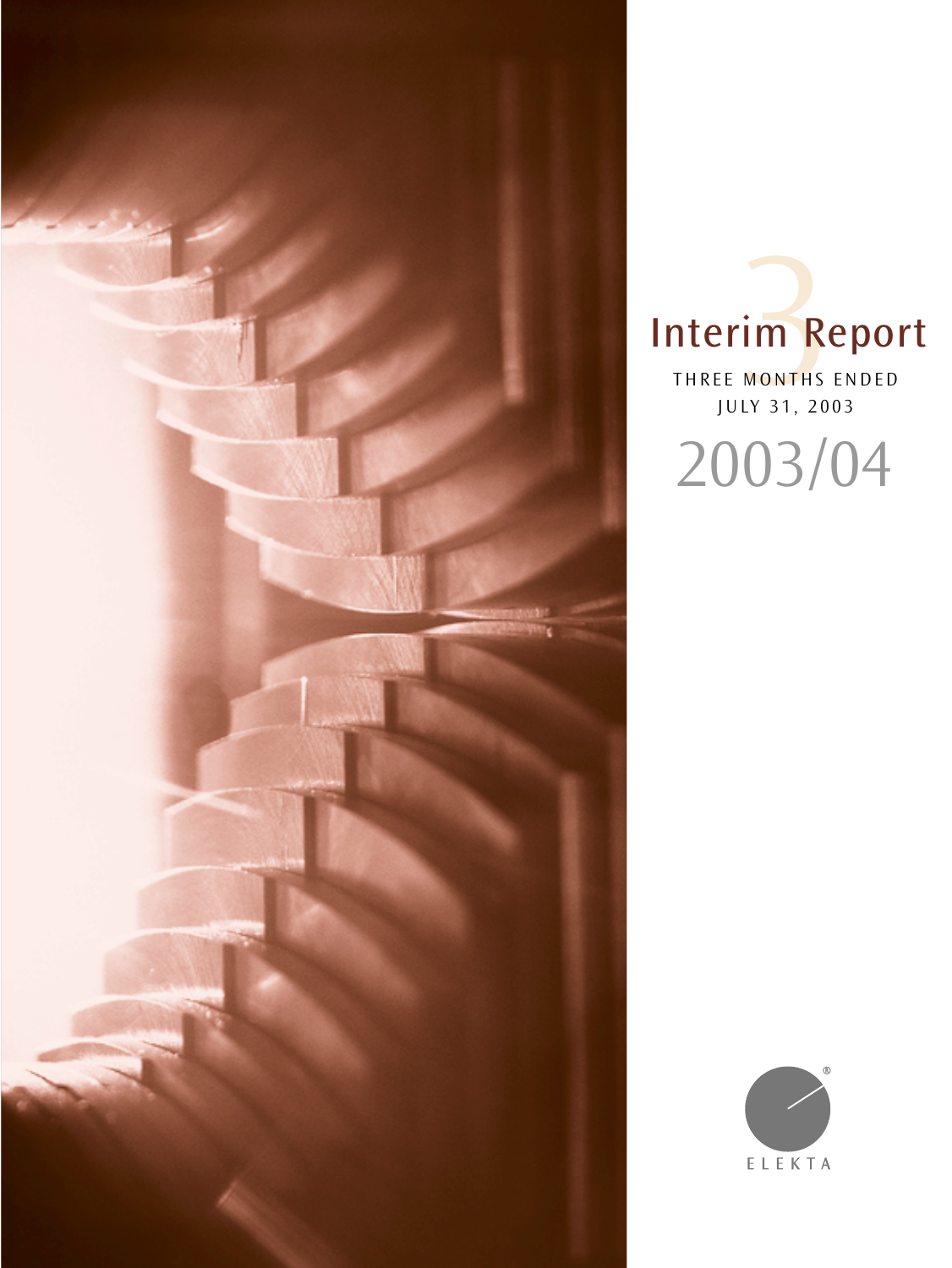# Interim Report Three months ended July 31, 2003

- **Operating profit declined to SEK 53 M (64) and operating margin to 9 (10) percent, mainly as an effect of currency changes.**
- **Profit after taxes amounted to SEK 41 M (43). Earnings per share, after dilution, amounted to SEK 1.24 (1.33).**
- Cash flow after investments was negative at **SEK 24 M (pos: 27).**
- Order bookings rose 20 percent to SEK 835 M (697) **and at fixed exchange rates by 35 percent. Based on a rolling 12-month period, order bookings increased 14 percent.**
- The order backlog amounted to SEK 2,625 M (2,411), **the highest ever.**
- Net sales declined 7 percent to SEK 615 M (662). **At fixed exchange rates, net sales rose 4 percent.**

Despite the generally weak economic conditions, Elekta is continuing to develop favorably. The global market for Elekta's products and treatment methods for cancer and neurological disorders continues to develop positively. Elekta is well positioned to benefit and contribute to future growth in these markets.

Today, Elekta is the world leader in equipment for radiosurgery treatment of brain disorders and the world's second-largest supplier of radiation equipment for the treatment of cancer.

Cancer is a disease that is increasing sharply and affects every third person at some stage of their lives. Every second cancer patient requires radiation therapy at some time in order to cure or control the disease. Radiation treatment is also a cost-efficient therapy, compared with the other methods available for curing or slowing the progress of cancer.

#### **Elekta Synergy™ for image-guided radiation therapy**

Elekta is a leading supplier of equipment for high-precision radiation therapy of cancer (Intensity Modulated Radiation Therapy, IMRT).

Elekta is also leading the development of image-guided radiation therapy (IGRT). The company is the first and only supplier with IGRT systems in operation. These systems improve the possibilities to localize both tumors and critical organs with high reliability during radiation treatment.

The development of Elekta Synergy™, a system for the image-guided radiation therapy of cancer, is continuing. The system expands opportunities to use radiation treatment of cancer by exactly localizing the tumor with the help of a new integrated system for three-dimensional high-resolution X-ray images (X-ray Volume Imaging). In July, CE certification was obtained for vital components and Elekta Synergy™ was launched for clinical use in Europe. During the same month, the first patients were treated at the Netherlands Cancer Institute attached to the Antoni van Leeuwenhoek Hospital in Amsterdam.

In August and September, Elekta secured a number of orders for the complete Elekta Synergy™ system, including equipment for X-ray Volume Imaging. One order came from the Würzburg University in Germany.

Approximately half of the orders received by Elekta during the first three months of the fiscal year for cancer radiation treatment equipment related to Elekta Synergy™ Platform, the linear accelerator that it is intended will be upgraded with IGRT equipment. The complete system is expected to be available for delivery during 2004.

#### **Clinical progress within neurosurgery**

The need for non-invasive radiosurgery is growing. Today, some 240 people out of every million suffer from the type of brain disorders that is suitable for radiosurgery using Leksell Gamma Knife®. The trend is steadily toward expanded areas of application for Leksell Gamma Knife® . In addition to vascular malformations and tumors, major interest is now focusing on the radiosurgical treatment of functional disorders. Radiosurgery treatment using Leksell Gamma Knife® is characterized by the high quality of care provided and its cost-efficiency, as well as being very gentle on the patient.

The market is showing substantial interest in Elekta Neuromag™, Elekta's equipment for registration of nerve cell activity with the help of magnetoencephalograhy (MEG). Among other applications, this technology is used to map the brain's function and activity prior to neurosurgery and for localizing epileptic foci. The value of this form of mapping is clinically established and the method has already been assigned reimbursement levels in the US. In July, Elekta received an order for Elekta Neuromag™ from the medical faculty at the University of Kyoto, an institution with long experience of both research and the clinical application of MEG systems.

#### **Order bookings and order backlog**

Order bookings increased 20 percent, to SEK 835 M (697). At fixed exchange rates, order bookings rose

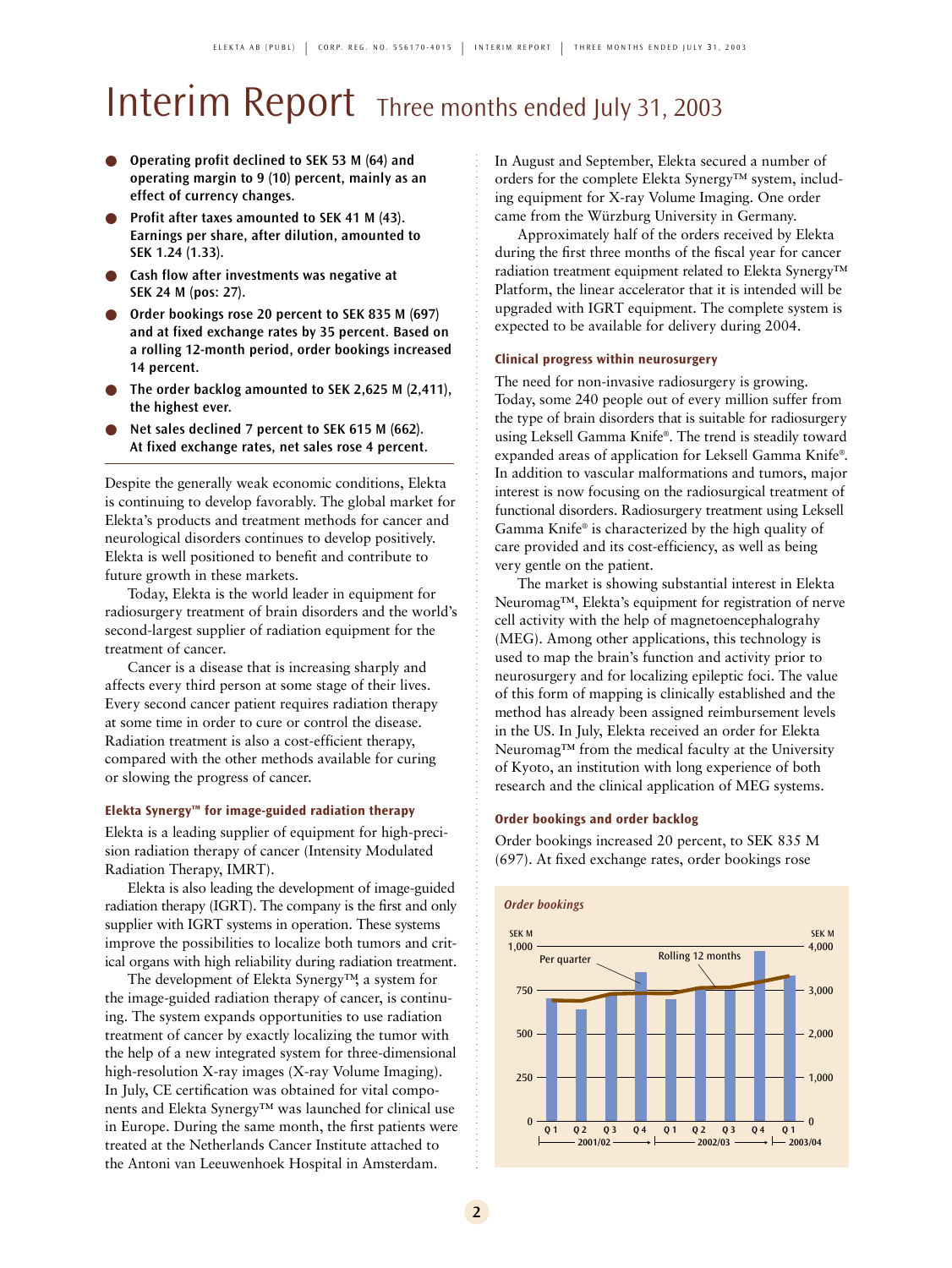## Order bookings

| <b>SEK M</b>                | 3 months<br>2003/04 | 3 months<br>2002/03 | Change<br>%     | <b>Rolling</b><br>12 months | Change<br>% |
|-----------------------------|---------------------|---------------------|-----------------|-----------------------------|-------------|
| Europe, Middle East, Africa | 367                 | 293                 | 25              | 1,384                       | 24          |
| North and South America     | 283                 | 274                 | 3               | 1,150                       | $-9$        |
| Japan                       | 89                  | 84                  | $6\phantom{.}6$ | 333                         | 15          |
| Asia excl. Japan            | 96                  | 46                  | 109             | 457                         | 83          |
| Group                       | 835                 | 697                 | 20              | 3,324                       | 14          |
| of which                    |                     |                     |                 |                             |             |
| Oncology                    | 592                 | 484                 | 22              | 2,251                       | 18          |
| Neurosurgery                | 243                 | 213                 | 14              | 1,073                       | 6           |

35 percent. Calculated on a rolling 12-month basis, the increase was 14 percent. Orders for oncology products rose by 22 percent to SEK 592 M (484) and for neurosurgery products by 14 percent to SEK 243 M (213).

The order backlog on July 31 amounted to SEK 2,625 M, the highest ever, compared with SEK 2,411 M on April 30, 2003.

#### **Market comments**

#### Increasing market volumes in Europe

Order bookings in the Europe region, including the Middle East and Africa, rose 25 percent during the period to SEK 367 M (293). At fixed exchange rates, order bookings for this region increased 29 percent. Order bookings for oncology products were up 30 percent.

The market for Elekta's products remained strong during the period. Several countries, including the Netherlands, the UK and France, are continuing their investment programs for improved cancer care. Despite Germany's economic problems, the purchase of equipment for radiation treatment of cancer is increasing after several years of low volumes. Demand for Elekta's products in Italy remains favorable.

The radiosurgery market in Europe continues to show slow development. However, during the period France's second Leksell Gamma Knife® unit was installed at the university hospital in Lille.

#### Expanding market in North America

Order bookings in North and South America rose by 3 percent during the period and amounted to SEK 283 M (274). At fixed exchange rates, order bookings in the region increased 26 percent. Order bookings for oncology products increased by 27 percent in local currencies, while neurosurgery products were up 24 percent.

Elekta is active in two of the most profitable and growing therapy areas in the US healthcare market. One large financial provider, servicing the healthcare sector, is under severe financial strain. This affects the current capacity for equipment financing in the US.

IMRT is continuing to drive the trend toward technological upgrades in the market. A proposal has been

submitted for reduced reimbursements for IMRT treatment. A decision is expected in November. Nevertheless, the economical and clinical incentives for upgrading to IMRT remain.

There is also major interest among leading cancer clinics in the US in the opportunities for improved treatment that will be generated in future through Elekta Synergy™.

Treatment methods based on radiosurgery are already well established in the American market. Elekta's products within both radiosurgery and stereotaxy have a high reputation in the US and there is major interest in the clinical application of Elekta's magnetoencephalograhy (MEG) equipment. This method has already been assigned reasonable reimbursement levels.

The agreement recently signed between Elekta and HealthTrust Purchasing Group (HPG) for stereotactic radiosurgery and associated neuroscience products is expected to have a positive effect on order bookings in future years.

#### Stable development in Japan

Order bookings in Japan rose 6 percent to SEK 89 M (84). At fixed exchange rates, order bookings were up 23 percent.

The Japanese market continues to be characterized by the country's continued weak economic development.



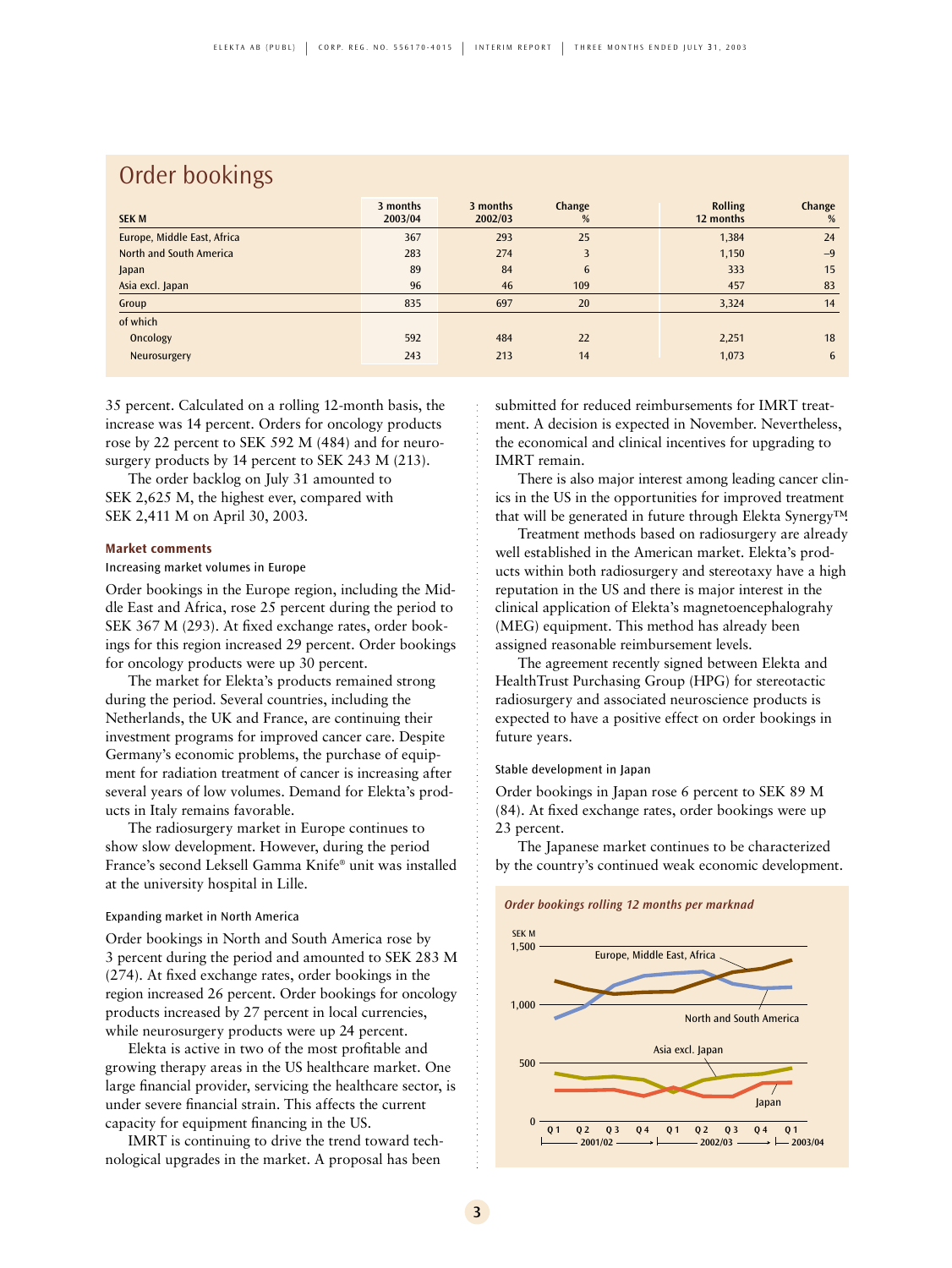## Net sales

| <b>SEK M</b>                | 3 months<br>2003/04 | 3 months<br>2002/03 | Change<br>% | <b>Rolling</b><br>12 months |
|-----------------------------|---------------------|---------------------|-------------|-----------------------------|
| Europe, Middle East, Africa | 273                 | 248                 | 10          | 1,019                       |
| North and South America     | 209                 | 305                 | $-31$       | 1,160                       |
| Japan                       | 46                  | 21                  | 119         | 224                         |
| Asia excl. Japan            | 87                  | 88                  | $-1$        | 378                         |
| Group                       | 615                 | 662                 | $-7$        | 2,781                       |
| of which                    |                     |                     |             |                             |
| Oncology                    | 414                 | 490                 | $-16$       | 1,937                       |
| Neurosurgery                | 201                 | 172                 | 17          | 844                         |

Financial problems in the healthcare sector are resulting in structural changes and revision of financing forms and reimbursement levels, although the market for medical technology equipment is strong, primarily due to the pressure exerted by a population with an increasing number of elderly persons.

Demand remains favorable within radiosurgery in terms of new Leksell Gamma Knife® units as well as in terms of upgrades and reloads.

Expressed in Japanese yen, order bookings for oncology products during the first quarter were at the same level as a year earlier.

Interest in equipment for magnetoencephalography is high in Japan, with a number of leading research centers working on developing clinical methods and routines. A total of 17 MEGs from Elekta have been installed in Japan and during the first quarter an order was secured for an additional MEG system.

#### Continued favorable demand in Asia

Order bookings in Asia during the period amounted to SEK 96 M (46), up 109 percent compared with the low year-earlier level. At fixed exchange rates, order bookings rose 149 percent.

The effects of the SARS epidemic, which had a strong impact on the economic climate as a whole and the healthcare sector in particular, are now beginning to recede. However, some delay remains in purchasing decisions, deliveries and installations.

In the Asian market for equipment for radiation therapy of cancer, Elekta is noting successes. Demand for Electa's equipment for radiosurgery has also developed positively, with major interest shown by countries with strong economies in the region. There is widespread need for additional equipment for the treatment of tumors throughout Asia as a whole and Elekta holds a strong position in the region.

#### **Net sales**

Consolidated net sales declined 7 percent to SEK 615 M (662). At fixed exchange rates between years, net sales rose 4 percent.

Net sales was affected adversely by currency, mainly the weakening of the USD compared to the SEK. Also certain deliveries has been delayed due to delay of third party financing.

Net sales of oncology products declined 16 percent to SEK 414 M (490) due to lower delivery volumes. Net sales increased 17 percent for neurosurgery products to SEK 201 M (172), in spite of the unfavorable exchange rate changes.

Net sales of after-market products and services increased 14 percent to SEK 225 M (197), and represented 37 percent (30) of consolidated net sales.

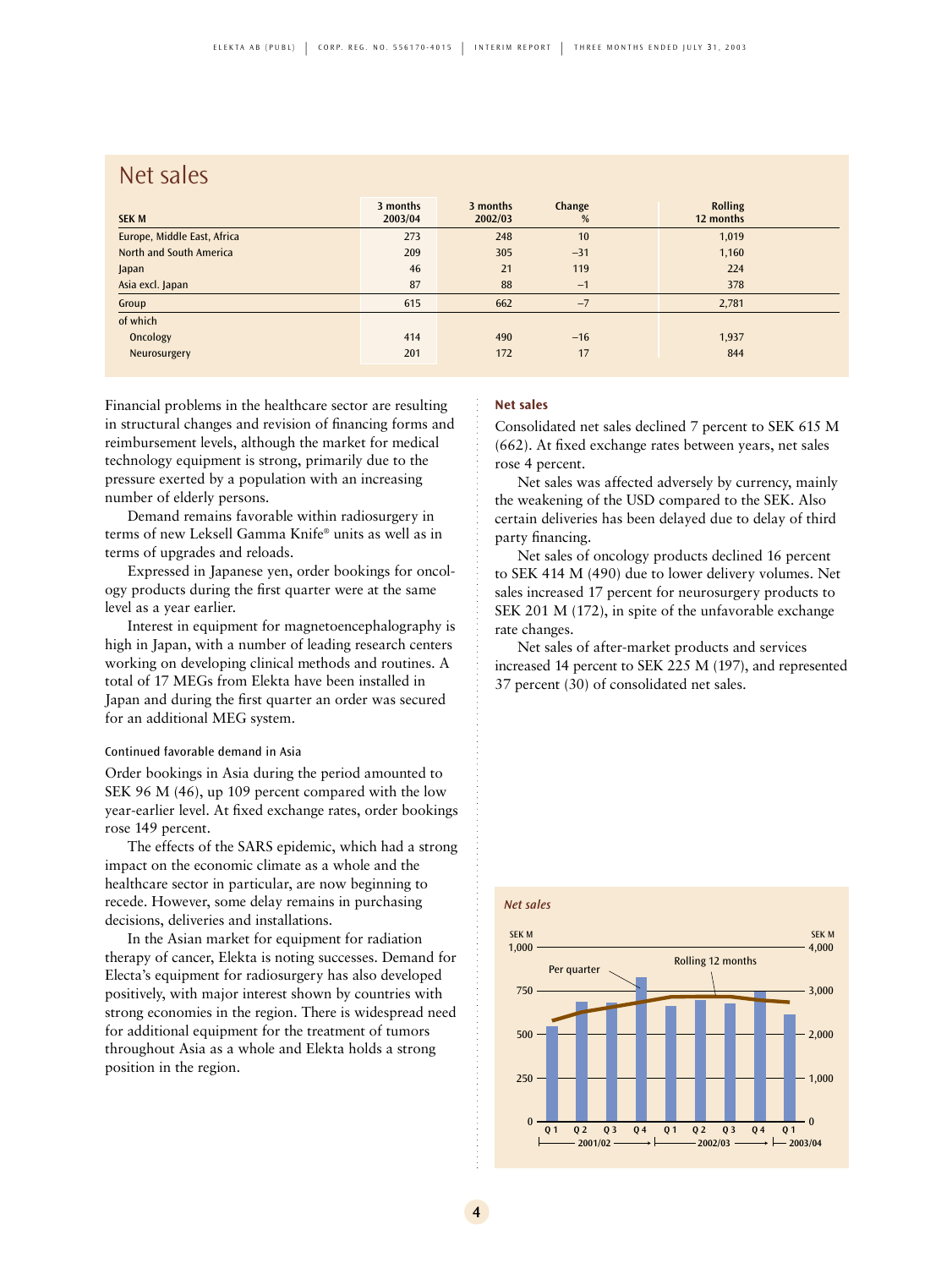

#### **Result**

Operating profit declined by SEK 11 M to SEK 53 M (64). The operating margin narrowed to 9 percent (10). The deterioration in earnings between the comparable quarters was due to movements in currency exchange rates between the quarters.

Gross margin improved due to favorable changes in product and geographical mix.

The movements in exchange rates compared with the corresponding period of the preceding fiscal year impacted operating profit negatively in an amount of approximately SEK 14 M. Elekta hedges contracted net flows and part of expected net flows through forward contracts over a rolling 18-month period.

Investments in research and development rose 18 percent to SEK 45 M (38), corresponding to 7 percent (6) of net sales. In accordance with RR15, SEK 5 M (10), SEK 3 M (10) after depreciation, was capitalized for certain specific projects, while the remainder was expensed.

Net financial items amounted to income of SEK 9 M (expense: 3). Net interest was income of SEK 4 M (expense: 2). Income from participations in associated companies amounted to SEK 5 M (1), and exchange-rate differences totaled SEK 0 M (loss: 2), mainly due to short-term loans within the Group.

Profit after net financial items totaled SEK 62 M (61). Tax expenses have been calculated at SEK 21 M, corresponding to a rate of 34 percent. Profit after taxes amounted to SEK 41 M (43).

Earnings per share amounted to SEK 1.26 (1.37) before dilution and SEK 1.24 (1.33) after dilution.

Return on equity amounted to 17 percent (13) and the return on capital employed was 21 percent (21).



#### **Investments and depreciation**

Investments in intangible and tangible fixed assets amounted to SEK 18 M (13). Amortization/depreciation of intangible and tangible fixed assets totaled SEK 18 M (15).

#### **Liquidity and financial position**

Cash flow before investments was negative and amounted to SEK 14 M (pos: 28). There has been an inventory building-up of oncology products for delivery during the second quarter of 2003/04. Cash flow after investments and divestments was negative at SEK 24 M (27).

Liquid assets amounted to SEK 1,068 M, compared with SEK 1,087 M on April 30, 2003. Of the bank balances held, SEK 105 M was pledged, primarily in the form of guarantees for customer advances received.

Interest-bearing liabilities amounted to SEK 248 M, compared with SEK 252 M at the beginning of the fiscal year.

The equity/assets ratio was 51 percent.

During Elekta's first quarter, 298,525 new Series B shares were subscribed through the exercise of allotted warrants within the framework of the established warrants program. Total number of shares at September 22 was 32,953,967.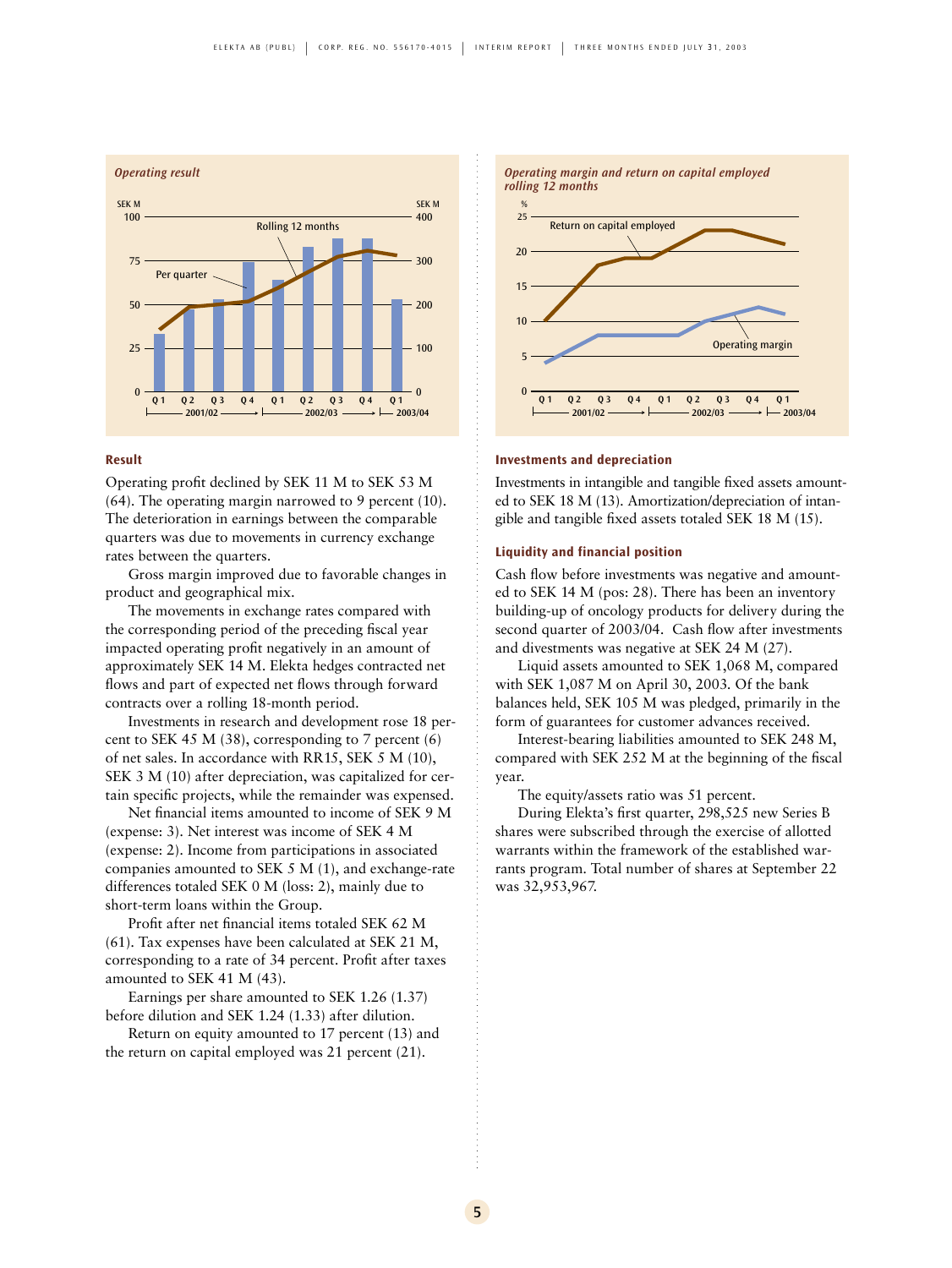## Income statement

|                                                    | 3 months         | 3 months         | 12 months               | 12 months       |
|----------------------------------------------------|------------------|------------------|-------------------------|-----------------|
| <b>SEK M</b>                                       | May-July 2003/04 | May-July 2002/03 | <b>Aug-July 2002/03</b> | May-Apr 2002/03 |
| Net sales                                          | 615              | 662              | 2,734                   | 2,781           |
| Cost of products sold                              | $-387$           | $-440$           | $-1,705$                | $-1,758$        |
| <b>Gross income</b>                                | 228              | 222              | 1,029                   | 1,023           |
| <b>Selling expenses</b>                            | $-82$            | $-78$            | $-360$                  | $-356$          |
| <b>Administrative expenses</b>                     | $-59$            | $-59$            | $-285$                  | $-285$          |
| R&D expenses                                       | $-42$            | $-28$            | $-162$                  | $-148$          |
| <b>Exchange differences in operation</b>           | 8                | $\overline{7}$   | 90                      | 89              |
| <b>Operating result</b>                            | 53               | 64               | 312                     | 323             |
| Result from participations in associated companies | 5                | $\mathbf{1}$     | 15                      | 11              |
| Interest income                                    | 7                | $\overline{2}$   | 27                      | 22              |
| Interest expenses                                  | $-3$             | $-4$             | $-14$                   | $-15$           |
| <b>Financial exchange differences</b>              | $\bf{0}$         | $-2$             | $-22$                   | $-24$           |
| <b>Income after finacial items</b>                 | 62               | 61               | 318                     | 317             |
| <b>Taxes</b>                                       | $-21$            | $-22$            | $-87$                   | $-88$           |
| Minority                                           | $\bf{0}$         | $\overline{4}$   | $\mathbf{1}$            | 5               |
| <b>Net income</b>                                  | 41               | 43               | 232                     | 234             |
| Earnings per share before dilution                 | 1.26             | 1.37             | 7.18                    | 7.29            |
| Earnings per share after dilution                  | 1.24             | 1.33             | 7.05                    | 7.14            |
|                                                    |                  |                  |                         |                 |
| Cash flow                                          |                  |                  |                         |                 |
| Operating cash flow                                | 70               | 63               | 322                     | 315             |
| Change in working capital                          | $-84$            | $-35$            | $-3$                    | 46              |
| <b>Cash flow before investments</b>                | $-14$            | 28               | 319                     | 361             |
| <b>Investments and disposals</b>                   | $-10$            | $-1$             | $-82$                   | $-73$           |
| <b>Cash flow after investments and disposals</b>   | $-24$            | 27               | 237                     | 288             |
| <b>External financing</b>                          | 7                | $6\phantom{.}6$  | 232                     | 231             |
| Change in liquid assets                            | $-19$            | 26               | 506                     | 551             |

## Balance sheet

| <b>SEK M</b>                                         | July 31, 2003 | July 31, 2002 | April 30, 2003 |
|------------------------------------------------------|---------------|---------------|----------------|
| Intangible fixed assets                              | 402           | 389           | 408            |
| Tangible fixed assets                                | 89            | 84            | 83             |
| <b>Financial fixed assets</b>                        | 17            | 19            | 16             |
| <b>Inventories</b>                                   | 292           | 281           | 258            |
| <b>Receivables</b>                                   | 1,084         | 1,156         | 1,110          |
| Liquid assets                                        | 1,068         | 562           | 1,087          |
| <b>Total assets</b>                                  | 2,952         | 2,491         | 2,962          |
| Shareholders' equity                                 | 1,496         | 1,301         | 1,445          |
| Minority                                             | $\bf{0}$      | 5             | $\mathbf{0}$   |
| <b>Provisions</b>                                    | 70            | 90            | 110            |
| Other interest-bearing liabilities                   | 248           | 32            | 252            |
| Interest-free liabilities                            | 1,138         | 1,063         | 1,155          |
| Total shareholders' equity, provisions & liabilities | 2,952         | 2,491         | 2,962          |

# Changes in shareholders' equity

| <b>SEK M</b>                           | July 31, 2003 | July 31, 2002 | April 30, 2003 |
|----------------------------------------|---------------|---------------|----------------|
| Opening balance                        | 1,445         | 1,272         | 1,272          |
| Option premiums and warrants exercised | 11            |               | 22             |
| <b>Translation differences</b>         | $-1$          | $-20$         | $-83$          |
| Net income                             | 41            | 43            | 234            |
| <b>Closing balance</b>                 | 1.496         | 1.301         | 1.445          |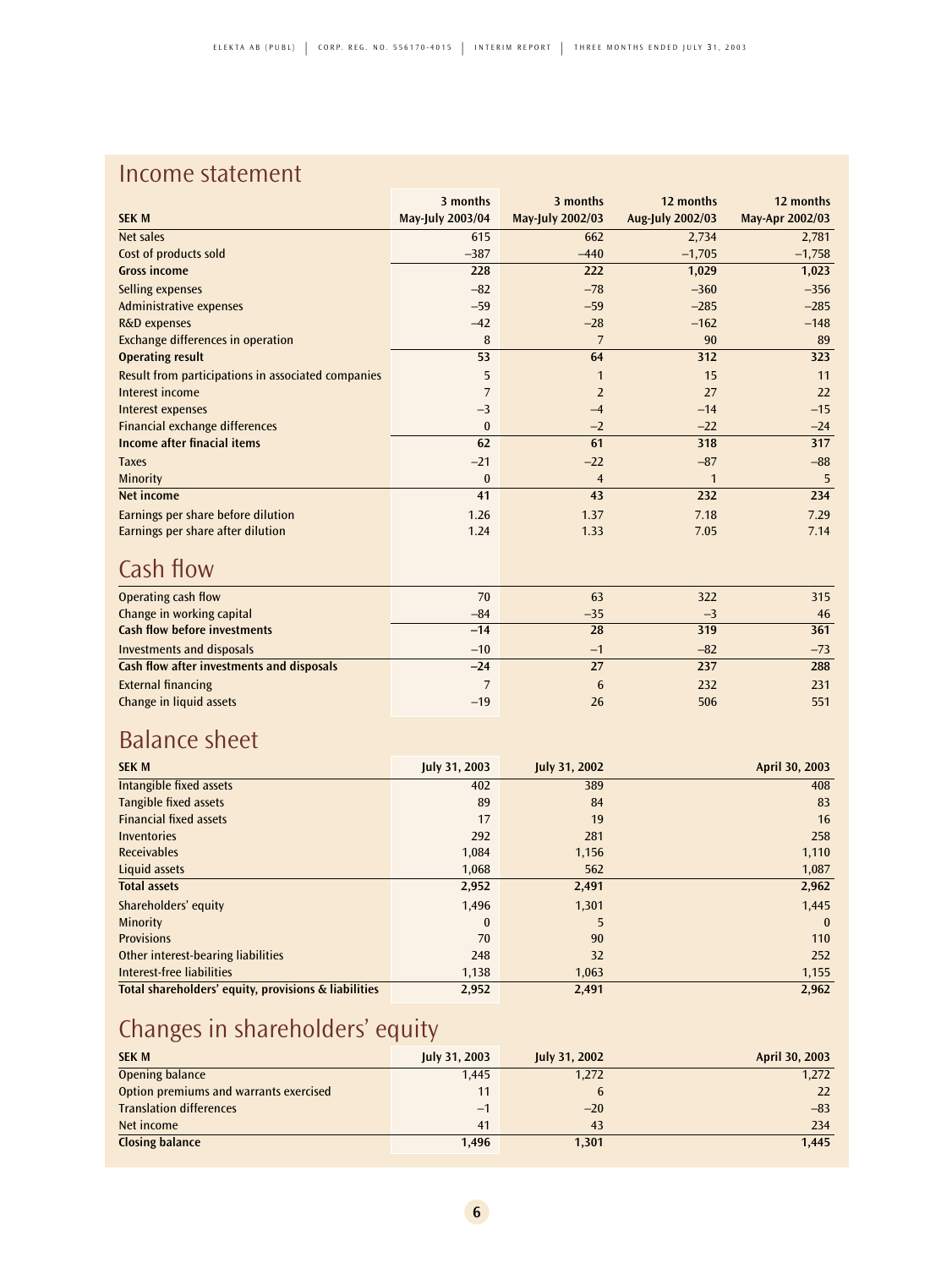## Key figures

|                                                     | 12 months*<br>May-Apr<br>2000/01 | 12 months<br>May-Apr<br>2001/02 | 12 months<br>May-Apr<br>2002/03 | 3 months<br>May-July<br>2002/03 | 3 months<br>May-July<br>2003/04 |
|-----------------------------------------------------|----------------------------------|---------------------------------|---------------------------------|---------------------------------|---------------------------------|
| Order bookings, SEK M                               | 2,402                            | 2,927                           | 3,186                           | 697                             | 835                             |
| Net sales, SEK M                                    | 2,160                            | 2,738                           | 2,781                           | 662                             | 615                             |
| Operating result, SEK M                             | 92                               | 207                             | 323                             | 64                              | 53                              |
| Operating margin, %                                 | $\overline{4}$                   | 8                               | 12                              | 10                              | 9                               |
| Profit margin, %                                    | 3                                | 8                               | 11                              | 9                               | 10                              |
| Shareholders' equity, SEK M                         | 887                              | 1,272                           | 1,445                           | 1,301                           | 1,496                           |
| Capital employed, SEK M                             | 1,178                            | 1,313                           | 1,697                           | 1,338                           | 1,744                           |
| Equity/assets ratio, %                              | 39                               | 50                              | 49                              | 52                              | 51                              |
| Return on shareholders' equity, % **                | 5                                | 13                              | 17                              | 13                              | 17                              |
| Return on capital employed, % **                    | 10                               | 19                              | 22                              | 21                              | 21                              |
| * Restated for new accounting principles for taxes. |                                  | ** Based on rolling 12 months.  |                                 |                                 |                                 |

# Data per share

|                                   | 12 months*<br>May-Apr<br>2000/01 | 12 months<br>May-Apr<br>2001/02 | 12 months<br>May-Apr<br>2002/03 | 3 months<br>May-July<br>2002/03 | 3 months<br>May-July<br>2003/04 |
|-----------------------------------|----------------------------------|---------------------------------|---------------------------------|---------------------------------|---------------------------------|
| Earnings per share                |                                  |                                 |                                 |                                 |                                 |
| before dilution, SEK              | 1.52                             | 4.66                            | 7.29                            | 1.37                            | 1.26                            |
| after dilution, SEK               | 1.89                             | 4.56                            | 7.14                            | 1.33                            | 1.24                            |
| Cash flow per share               |                                  |                                 |                                 |                                 |                                 |
| before dilution, SEK              | 8.11                             | 3.64                            | 8.99                            | 0.85                            | $-0.74$                         |
| after dilution, SEK               | 7.90                             | 3.63                            | 8.81                            | 0.83                            | $-0.73$                         |
| Shareholders' equity              |                                  |                                 |                                 |                                 |                                 |
| before dilution, SEK              | 31.84                            | 40.03                           | 44.79                           | 40.82                           | 45.95                           |
| after dilution, SEK               | 35.03                            | 39.89                           | 44.58                           | 40.74                           | 45.84                           |
| Interest on converted debentures, |                                  |                                 |                                 |                                 |                                 |
| net after tax, SEK M              | 17                               | 3                               |                                 |                                 |                                 |
| Average number of shares,         |                                  |                                 |                                 |                                 |                                 |
| before dilution, 000s             | 27,854                           | 31,048                          | 32,019                          | 31,807                          | 32,354                          |
| after dilution, 000s              | 31,662                           | 32,504                          | 32,694                          | 32,604                          | 32,811                          |
| Number of shares at closing,      |                                  |                                 |                                 |                                 |                                 |
| before dilution, 000s             | 27,854                           | 31,765                          | 32,256                          | 31,880                          | 32,554                          |
| after dilution, 000s              | 31,662                           | 33,084                          | 32,988                          | 33,084                          | 32,954                          |

\* Restated for new accounting principles for taxes.

## **Exchange rates**

| Average rate         |                |                     | <b>Closing rate</b> |             |                         |                   |             |
|----------------------|----------------|---------------------|---------------------|-------------|-------------------------|-------------------|-------------|
| Country              | Currency       | May-July<br>2003/04 | May-July<br>2002/03 | Change<br>% | <b>July 31,</b><br>2003 | April 30,<br>2003 | Change<br>% |
| Europe               | 1 EUR          | 9.155               | 9.204               | $-1$        | 9.183                   | 9.115             |             |
| <b>Great Britain</b> | 1 GBP          | 12.982              | 14.452              | $-10$       | 13.070                  | 13.050            |             |
| Japan                | <b>100 IPY</b> | 6.725               | 7.870               | $-15$       | 6.740                   | 6.860             | $-2$        |
| <b>United States</b> | 1 USD          | 7.938               | 9.650               | $-18$       | 8.103                   | 8.195             | $-1$        |